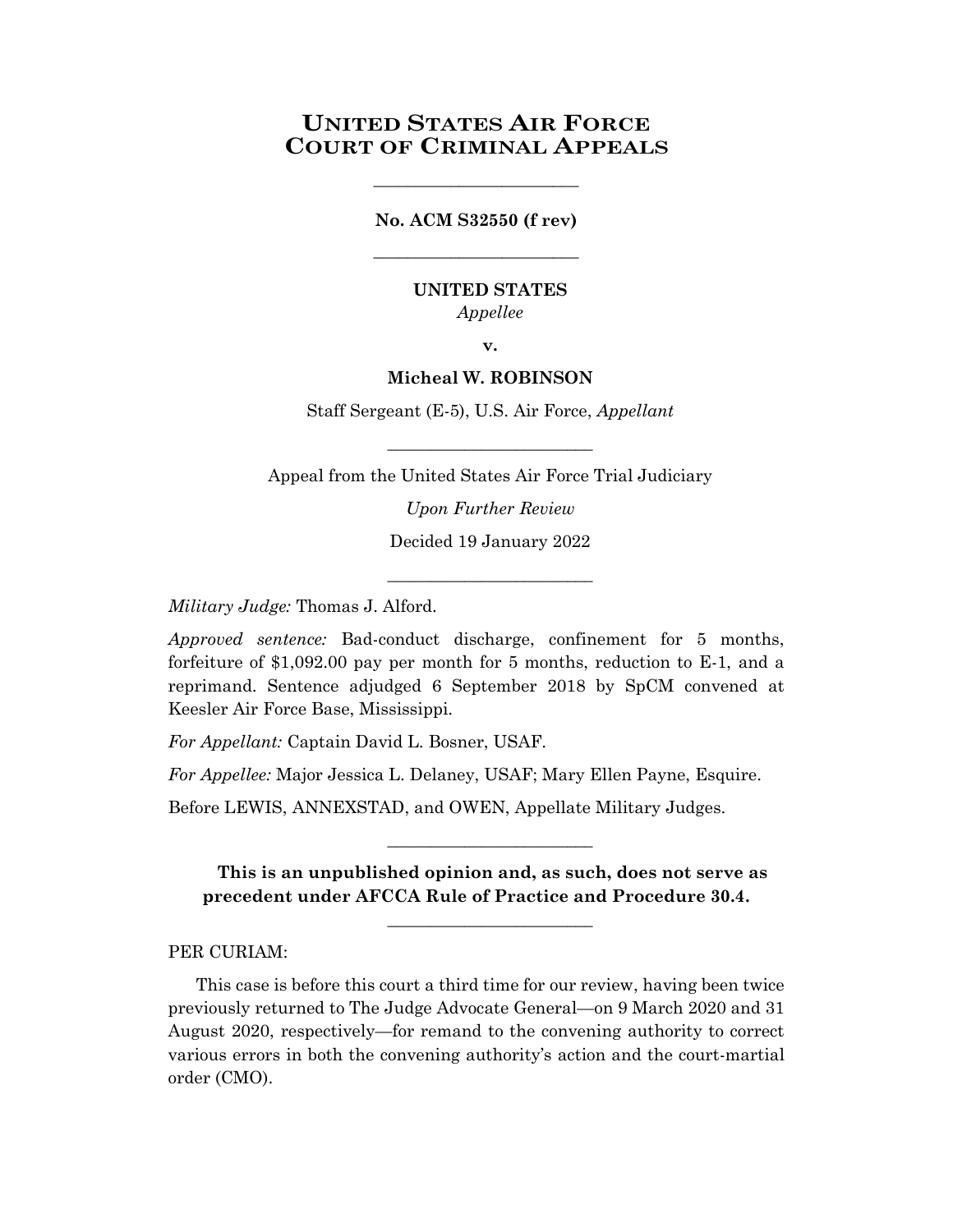Appellant was convicted at a special court-martial on 6 September 2018, and sentenced to a bad-conduct discharge, confinement for five months, forfeiture of \$1,092.00 pay per month for five months, reduction to the grade of E-1, and a reprimand. On 26 October 2018, the convening authority approved the sentence as adjudged.

On 9 March 2020, we issued our initial opinion in Appellant's case, concluding the approved findings and sentence were correct in law and fact and no error materially prejudicial to the substantial rights of Appellant occurred. Articles 59(a) and 66(c), UCMJ, 10 U.S.C. §§ 859(a), 866(c). <sup>1</sup> Accordingly, we affirmed the findings and sentence. *United States v. Robinson*, No. ACM S32550, 2020 CCA LEXIS 76 (A.F. Ct. Crim. App. 9 Mar. 2020) (unpub. op.). However, we also concluded the convening authority's action was incomplete because it omitted mention of illegal pretrial confinement credit ordered by the military judge, as required by Rule for Courts-Martial  $(R.C.M.) 1107(f)(4)(F)$ . Accordingly, we returned the record of trial to The Judge Advocate General for remand to the convening authority to withdraw the incomplete action, substitute a corrected action, issue a corrected CMO, and then return the record of trial to this court for completion of appellate review in accordance with Article 66, UCMJ, 10 U.S.C. § 866. *Robinson*, 2020 CCA LEXIS 76, at \*5.

On 22 April 2020, the record of trial was returned to this court with a corrected action and a corrected CMO, identified as Special Court-Martial Order Number 1 (SPCMO No. 1); however, the corrected action was undated and indicated, "the bad conduct discharge will be executed." The same language about the bad-conduct discharge being executed also appeared in SPCMO No. 1. Due to the prohibition in R.C.M.  $1113(c)(1)(B)$  against execution of a badconduct discharge until after a final judgment is rendered in accordance with R.C.M. 1209, as well as the guidance in Appendix 16 to the *Manual for Courts-Martial* that "the date of action" be included on the action, we once again returned the record of trial to The Judge Advocate General on 31 August 2020 for remand to the convening authority to withdraw the erroneous action, substitute a corrected action, and issue a corrected CMO. *United States v. Robinson*, No. ACM S32550 (f rev), 2020 CCA LEXIS 306, at \*2 (A.F. Ct. Crim. App. 31 Aug. 2020) (order).

On 18 September 2020, the convening authority withdrew the 3 April 2020 action, rescinded SPCMO No. 1, and substituted a new action. The convening authority personally signed the new action and the convening authority's staff judge advocate signed the new CMO (SPCMO No. 2) with the notation, "FOR THE COMMANDER," above the staff judge advocate's signature block. On 9

l

<sup>1</sup> Unless otherwise specified, references to the UCMJ and the Rules for Courts-Martial are to the *Manual for Courts-Martial*, *United States* (2016 ed.).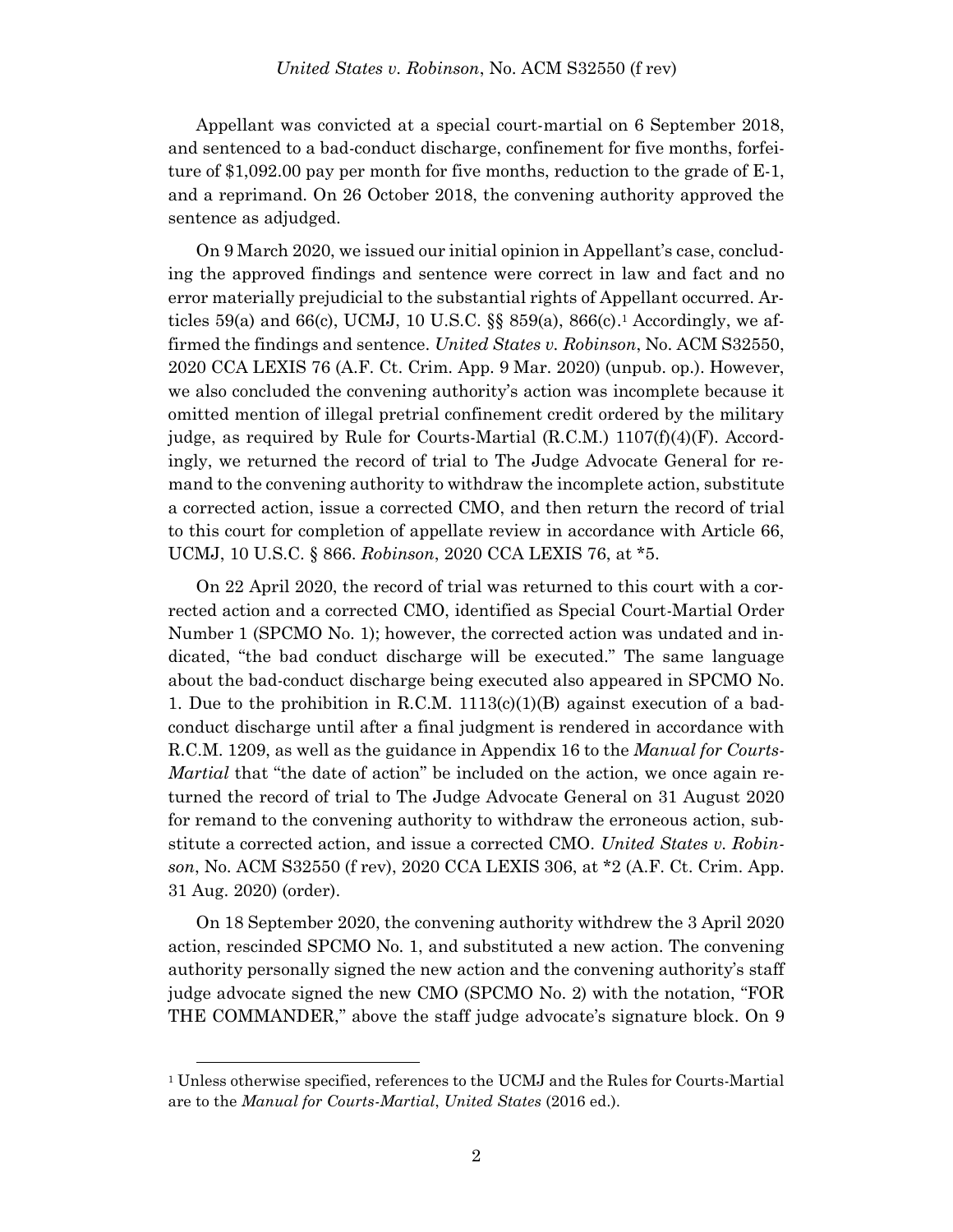October 2020, the case was once again re-docketed with this court with a corrected action and SPCMO No. 2.

On 2 November 2020, Appellant filed a supplemental brief with this court and raised two additional issues for our consideration: (1) whether the convening authority's failure to personally sign SPCMO No. 2 again necessitates return of the record of trial to the convening authority for correction, and (2) whether Appellant is entitled to sentence relief due to unreasonable post-trial delay. Having reviewed the convening authority's corrected action and SPCMO No. 2, we find that the corrections comply with our previous order. Furthermore, finding no error that materially prejudiced Appellant's substantial rights, we decline to grant Appellant sentence relief.

### **I. DISCUSSION**

#### **A. Court-Martial Order**

Appellant contends SPCMO No. 2 is a "supplementary order" for purposes of R.C.M. 1114 and must therefore be signed personally by the convening authority. *See* R.C.M. 1114(b)(2). Since SPCMO No. 2 was signed by the convening authority's staff judge advocate rather than personally by the convening authority, Appellant urges this court to once again return the record of trial to The Judge Advocate General for remand to the convening authority to issue a corrected CMO. The Government contends SPCMO No. 2 is not a supplementary order, but rather a corrected version of the original CMO which this court previously ordered withdrawn and re-issued. As a result, the order can be authenticated by a competent authority other than the convening authority. *See* R.C.M. 1114(e). We agree with the Government.

#### **1. Law**

l

Proper completion of post-trial processing is a question of law this court reviews de novo. *United States v. Zegarrundo*, 77 M.J. 612, 613 (A.F. Ct. Crim. App. 2018) (citation omitted). Because they are matters of law, we also review, de novo, interpretation of provisions of the Rules for Courts-Martial. *United States v. Hunter*, 65 M.J. 399, 401 (C.A.A.F. 2008) (citation omitted).

The preparation, issuance, and distribution of orders promulgating the result of trial and the actions of the convening authority with regard thereto are governed by R.C.M. 1114. The rule permits the Service Secretaries to issue rules which need not conform to the R.C.M. *See* R.C.M. 1114(a)(1).

The Secretary of the Air Force has directed that Attachment 12 of Air Force Instruction (AFI) 51-201, *Administration of Military Justice* (18 Jan. 2019), 2 is

<sup>2</sup> This was the then-current version of the AFI at the time we last remanded the case on 31 August 2020.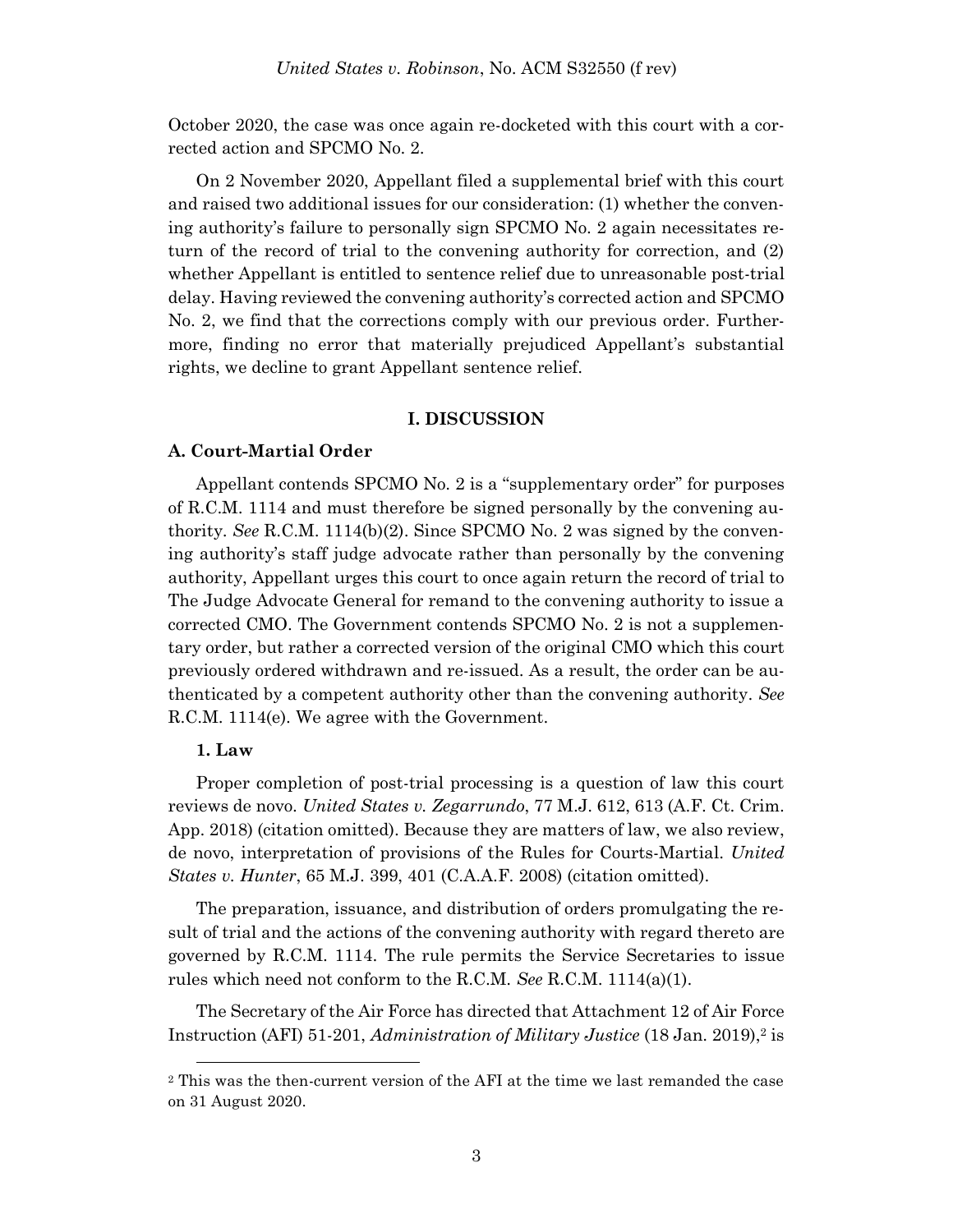the sole authority for the publication of court-martial orders. *Id.* ¶ A12.3. In the Air Force, "[a] court-martial order is used to promulgate the result of trial and action by the convening authority (initial action), and any subsequent action the convening authority or higher authorities take on a case after the initial action (supplementary orders), including the final order." *Id.* ¶ A12.1. The AFI permits the authority issuing the court-martial order to either sign it personally or delegate that authority to a representative not below the grade of Master Sergeant (E-7); however, the convening authority must personally sign "a supplemental order that comprises an action subsequent to the initial action." *Id.* ¶ A12.4. Examples of such actions include those that "suspend or remit a sentence (R.C.M. 1108), vacate an earlier suspension (R.C.M. 1109), terminate deferment (R.C.M. 1101(c)(7)), and take final action." *Id.*  $\parallel$  A12.9. In any case where the convening authority withdraws an action and substitutes a new one, the AFI directs that a new court-martial order is to be prepared, rescinding the initial order. *Id.* ¶ A12.10.2.

#### **2. Analysis**

We find Appellant's contention that SPCMO No. 2 constitutes a "supplementary order" for purposes of R.C.M. 1114 to be without merit. Pursuant to this court's 31 August 2020 order, SPCMO No. 2 reflects the fact that Appellant's convening authority withdrew her prior erroneous action, substituted a corrected action, and rescinded SPCMO No. 1. Likewise, pursuant to this court's 9 March 2020 opinion, SPCMO No. 1 indicates the initial action was withdrawn and the initial CMO, dated 26 October 2018, was rescinded. Therefore, both SPCMO No. 1 and SPCMO No. 2 constitute no more than court-ordered corrections to the initial action and CMO. They do not involve any action by the convening authority on Appellant's case subsequent to the initial action; therefore, they are not supplementary orders for purposes of AFI 51-201 that would require the convening authority's signature.

#### **B. Post-Trial Processing Delay**

Appellant asks this court to grant him sentence relief for excessive posttrial delay resulting from repeated post-trial processing errors in the convening authority's action, or the CMO, or both. Specifically, he requests either disapproval of his bad-conduct discharge or disapproval of his reduction in grade. In making this request, Appellant is not asserting a due process violation based on actual prejudice under *United States v. Moreno*, 63 M.J. 129 (C.A.A.F. 2006). Rather, he requests sentence relief under *United States v. Tardif*, 57 M.J. 219 (C.A.A.F. 2002).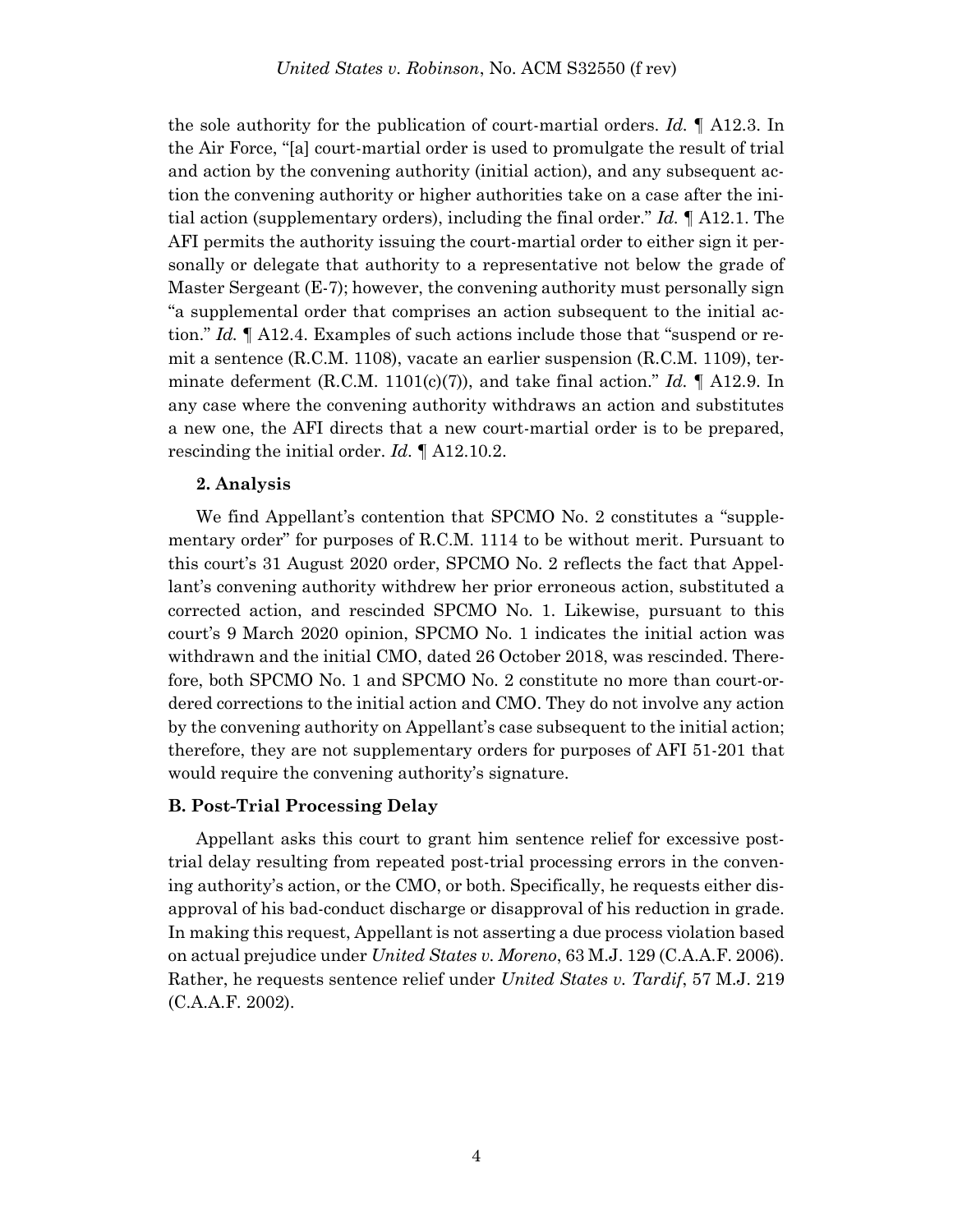## **1. Law**

"[A] Court of Criminal Appeals has authority under Article 66(c)[, UCMJ, 10 U.S.C. § 866(c),] to grant relief for excessive post-trial delay without a showing of 'actual prejudice' within the meaning of Article 59(a)[, UCMJ, 10 U.S.C. § 859(a),] if it deems relief appropriate under the circumstances." *Id.* at 224 (citations omitted).

The following factors are to be considered to determine if relief under *Tardif* is appropriate:

1. How long did the delay exceed the standards set forth in [*Moreno*]?

2. What reasons, if any, has the government set forth for the delay? Is there any evidence of bad faith or gross indifference to the overall post-trial processing of this case?

3. Keeping in mind that our goal under *Tardif* is not to analyze for prejudice, is there nonetheless some evidence of harm (either to the appellant or institutionally) caused by the delay?

4. Has the delay lessened the disciplinary effect of any particular aspect of the sentence, and is relief consistent with the dual goals of justice and good order and discipline?

5. Is there any evidence of institutional neglect concerning timely post-trial processing, either across the service or at a particular installation?

6. Given the passage of time, can this court provide meaningful relief in this particular situation?

*United States v. Gay*, 74 M.J. 736, 744 (A.F. Ct. Crim. App. 2015), *aff'd*, 75 M.J. 264 (C.A.A.F. 2016). In our consideration of the above factors, "no single factor [is] dispositive, and a given case may reveal other appropriate considerations for this court in deciding whether post-trial delay has rendered an appellant's sentence inappropriate." *Id.* (footnote omitted).

## **2. Analysis**

As a preliminary matter, we note that both the findings and the sentence in Appellant's court-martial were affirmed by this court on 9 March 2020, leaving unsettled only the matter of corrections to both the convening authority's faulty action and the incorrect CMO. *Robinson*, 2020 CCA LEXIS 76, at \*4–5. Assuming, *arguendo*, this court possesses the authority to grant sentence relief with regard to a sentence it previously affirmed, we would decline to do so under the circumstances here.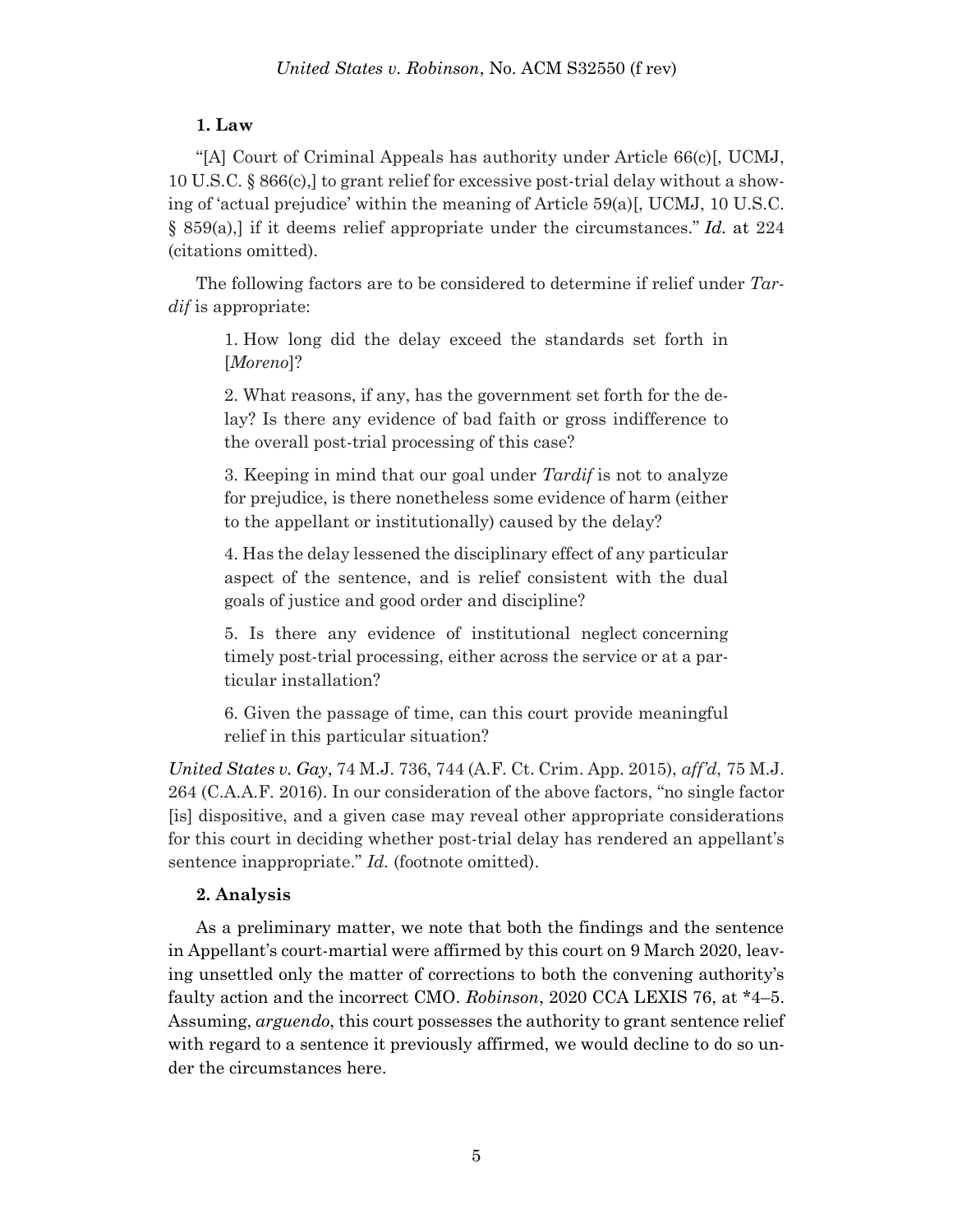With regard to the *Gay* factors, Appellant notes that 238 days elapsed between this court originally remanding the case for correction on 9 March 2020 and the date Appellant filed his supplemental assignments of error brief. Appellant acknowledges that the post-trial processing standards set forth in *Moreno* do not address periods between remands by Courts of Criminal Appeals; however, he urges this court to apply the 120-day standard our superior court established for the period from sentence to convening authority action as "an appropriate comparison." Appellant suggests that the Government's repeated errors in producing the action and CMO "demonstrate[ ] gross indifference to accomplishing its duties competently." Appellant claims that as a result, "anyone in [his] position would experience stress and mental anguish over the unreasonably prolonged uncertainty about the finalization of their case."

The Government urges this court to deny Appellant's requested relief. The Government notes that the record was returned to the court 44 days after our 9 March 2020 remand and 39 days after our 31 August 2020 remand, for a total of 83 days attributable to the Government's attempts to correct post-trial errors. The remainder of the delay, according to the Government, is attributable to this court's Rules of Practice and Procedure and the time allotted to the parties to file and respond to assignments of error.

After considering the factors enumerated in *Gay*, we conclude that sentence relief is not warranted. On the whole, the processing of Appellant's case has not been subjected to excessive post-trial delay. The fact that both the findings and sentence in Appellant's court-martial were affirmed on 9 March 2020 left no doubt as to the disposition of his case on appeal. Therefore, we perceive no substantial harm to Appellant, prejudice to the interests of justice or discipline, or erosion of this court's ability to ensure the convening authority's substituted corrected action dated 18 September 2020 and SPCMO No. 2 comply with the Rules for Court-Martial.

We have considered whether relief is appropriate under the circumstances for excessive post-trial delay without a showing of prejudice under our Article 66(c), UCMJ, 10 U.S.C. § 866(c), authority. *See Tardif*, 57 M.J. at 224 (citation omitted). Considering all the facts and circumstances, and applying the factors articulated in *Gay*, we decline to do so. *See id*; *Gay*, 74 M.J. at 744.

We also considered Appellant's demand for speedy appellate review filed in his supplemental assignments of error brief and find that he received a timely, full and fair review of his findings and sentence. *See United States v. Arriaga*, 70 M.J. 51, 55–56 (C.A.A.F. 2011).

#### **II. CONCLUSION**

The findings and sentence were previously affirmed. Articles 59(a) and 66(c), UCMJ, 10 U.S.C. §§ 859(a), 866(c). Upon further review, the substituted